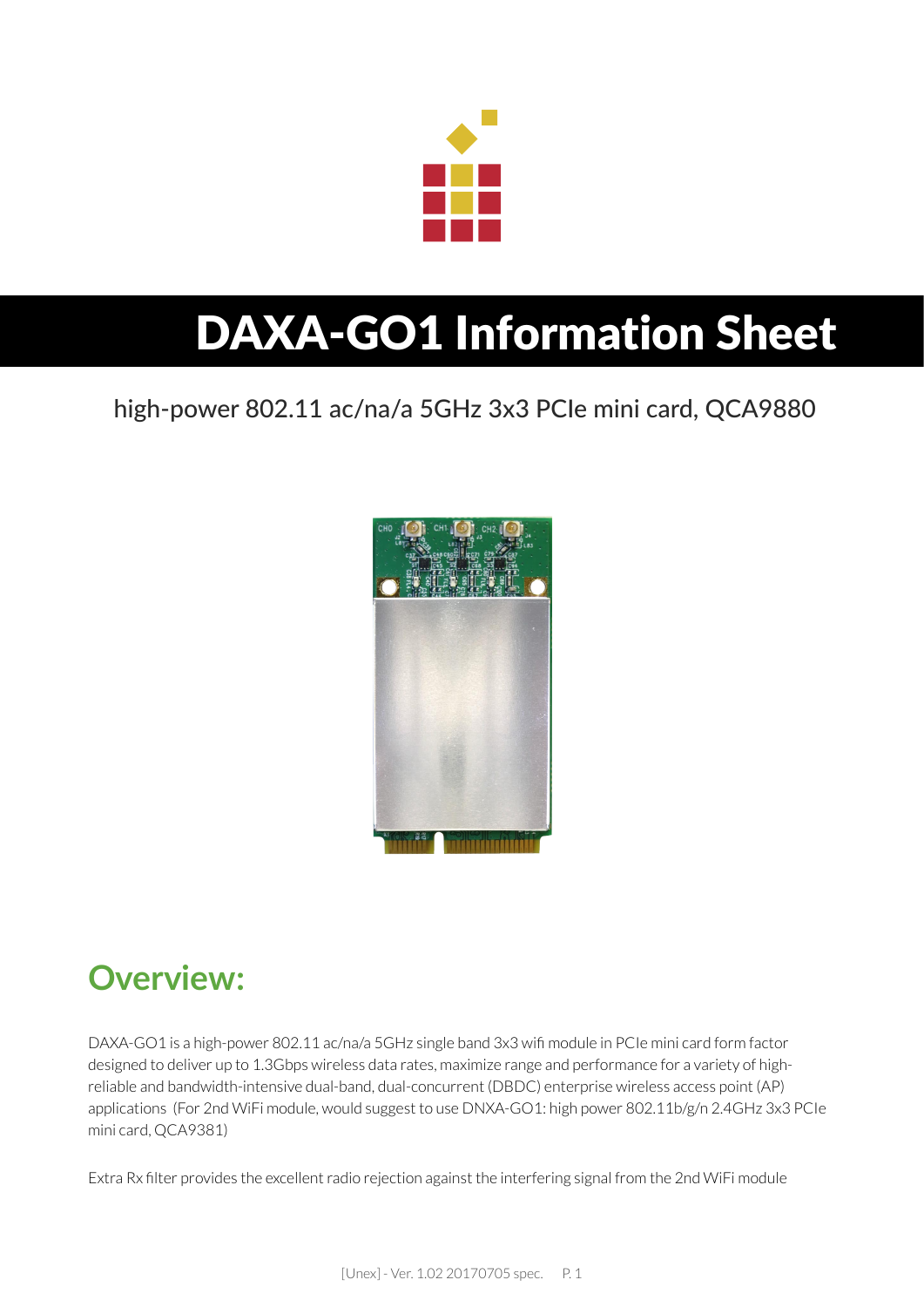on con-current 2.4 & 5GHz (dual band dual con-current, DBDC) application to dramatically improve the data throughput/ range performance. A new, highly efficient architecture reduces processing requirements and power consumption to enable broad adoption of enterprise wireless networking.

# **Key Features:**

- » High power 802.11ac/na/a single band 3x3 design deliver up to 1.3Gbps wireless data rates, maximize range and performance for a variety of high-reliable and bandwidth-intensive dual-band, dual-concurrent (DBDC) enterprise wireless access point applications.
- » Extra Rx filter provides the excellent radio rejection against the interfering signal from the 2nd WiFi module on con-current 2.4 & 5GHz (dual band dual con-current, DBDC) application to dramatically improve the data throughput/ range performance. (For 2nd WiFi module, would suggest to use DNXA-GO1: high power 802.11b/g/n 2.4GHz 3x3 PCIe mini card, QCA9381)



One DAXA-GO1 and one 2.4GHz wifi module (suggest to use DNXA-GO1) can work simultaneously in the same platform under different frequency band, DAXA-GO1 in 5GHz and the other WiFi module in 2.4GHz, without Rx sensitivity degradation.

- » Supports 20/40/80MHz channel and 256 QAM to maximize bandwidth efficiency.
- » Single band 802.11ac/na/a supports 3Tx/3Rx to enables antenna port data rate up to 1.3Gbps.
- » 29.85 (W) x 60.80 (L) mm (10mm longer than standard full-size mini card) with same mounting screw hole location as the standard full size PCIe mini card to solid and firmly mount onto main board.
- » Three U.FL antenna connectors enable design flexibility to utilize different transmit/receive chains to communicate with different users.
- » REACH SVHC 73 (2011/12/19) and RoHS compliance ensure a high level protection of human health and the environment from risks that can be posed by chemicals.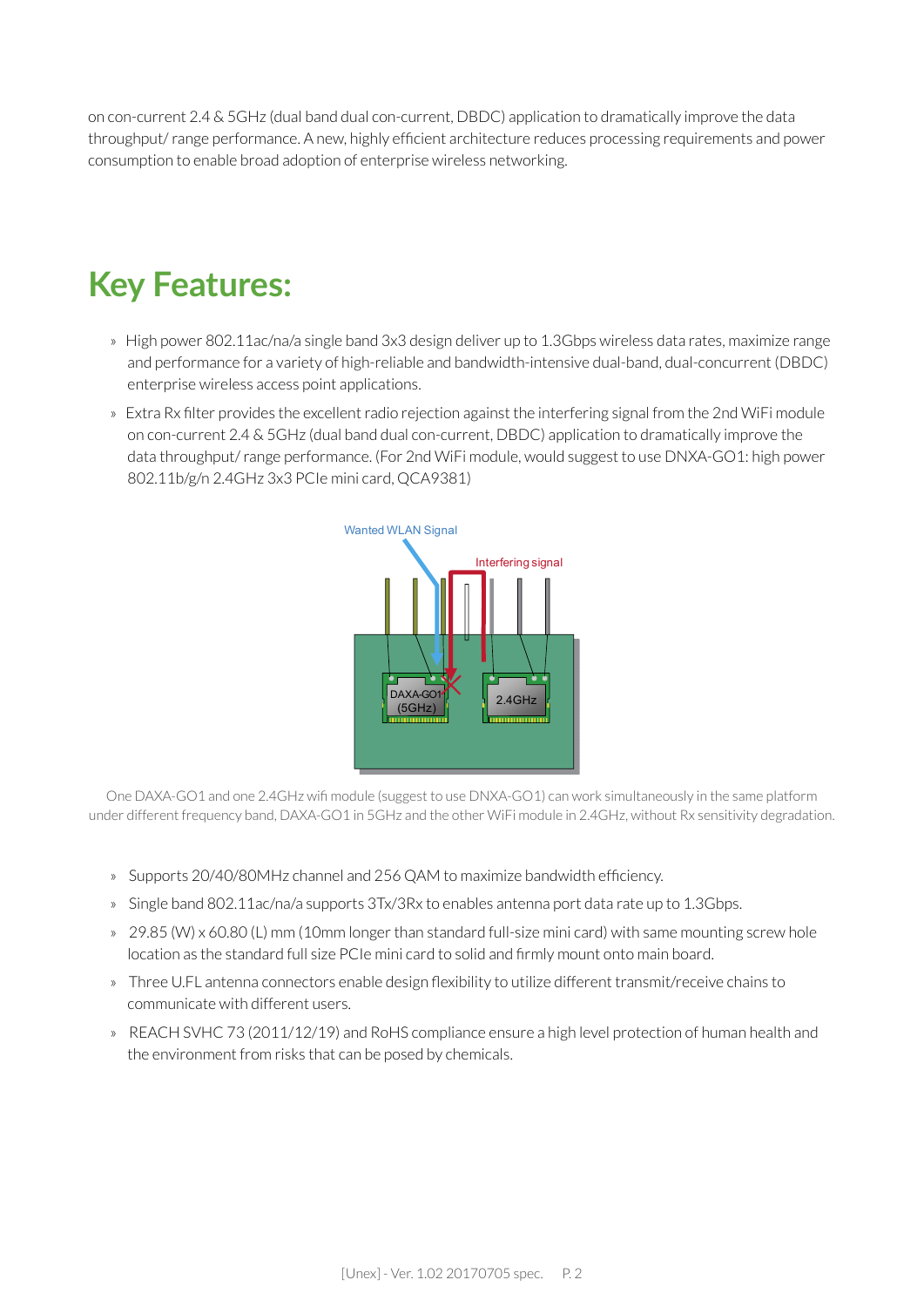# **Block Diagram:**



Figure 11 DAXA -GO1 Major Component and System Interface

# **Mechanical Outline:**

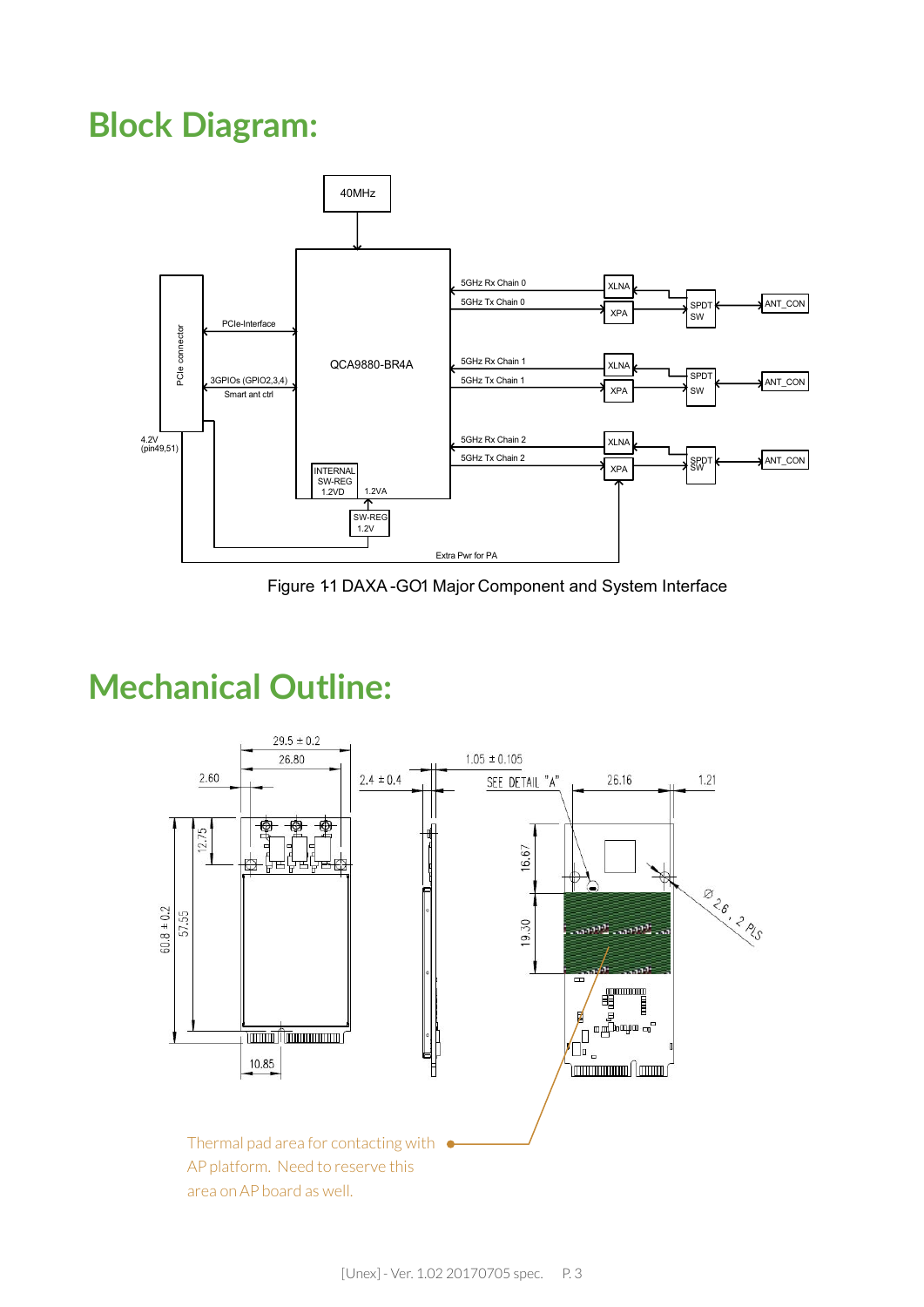# **Pin Assignment:**

| Pin No.                         | Name                         | <b>Direction</b>        | Description                                     |
|---------------------------------|------------------------------|-------------------------|-------------------------------------------------|
| 4, 9, 15, 18, 21, 26, 27, 29, 3 | <b>GND</b>                   | $\overline{a}$          | Ground                                          |
| 4,35,40,50                      |                              |                         |                                                 |
| 43                              | <b>RESERVED</b>              | $-$                     | Ground                                          |
| 37                              | <b>RESERVED</b>              | ---                     | No connection                                   |
| 39,41                           | <b>RESERVED</b>              | $---$                   | 3.3V                                            |
| 49,51                           | <b>RESERVED</b>              | $\mathbf{I}$            | External 4.2V Power Supply for PA               |
| 3                               | <b>RESERVED</b>              | 1/O                     | Reserved for QCA GPIO.                          |
| 47                              | RESERVED                     | 1/O                     | Reserved for QCA smart antenna control (GPIO2). |
| 45                              | <b>RESERVED</b>              | 1/O                     | Reserved for QCA smart antenna control (GPIO3)  |
| 5                               | RESERVED                     | 1/O                     | Reserved for QCA smart antenna control (GPIO4)  |
| 8, 10, 12, 14, 16, 17, 19,      | <b>NC</b>                    | $- - -$                 | No connection                                   |
| 33                              | PETp0                        | Analog input signal     | Differential receive                            |
| 31                              | PET <sub>n</sub> O           | Analog input signal     | Differential receive                            |
| 25                              | <b>PERPO</b>                 | Analog output signal    | Differential trnasmit                           |
| 23                              | PERNO                        | Analog output signal    | Differential trnasmit                           |
| 13                              | REFCLK+                      | Analog input signal     | Differential reference clock (100MHz)           |
| 11                              | REFCLK-                      | Analog input signal     | Differential reference clock (100MHz)           |
| 20                              | WLAN_DISABLE_<br>$\mathsf L$ | 1/O                     | Reserved for QCA GPIO0                          |
| $\overline{\phantom{a}}$        | CLKREQ_L                     | A digital output signal | Reference clock request, open drain             |
|                                 |                              | with open drain         |                                                 |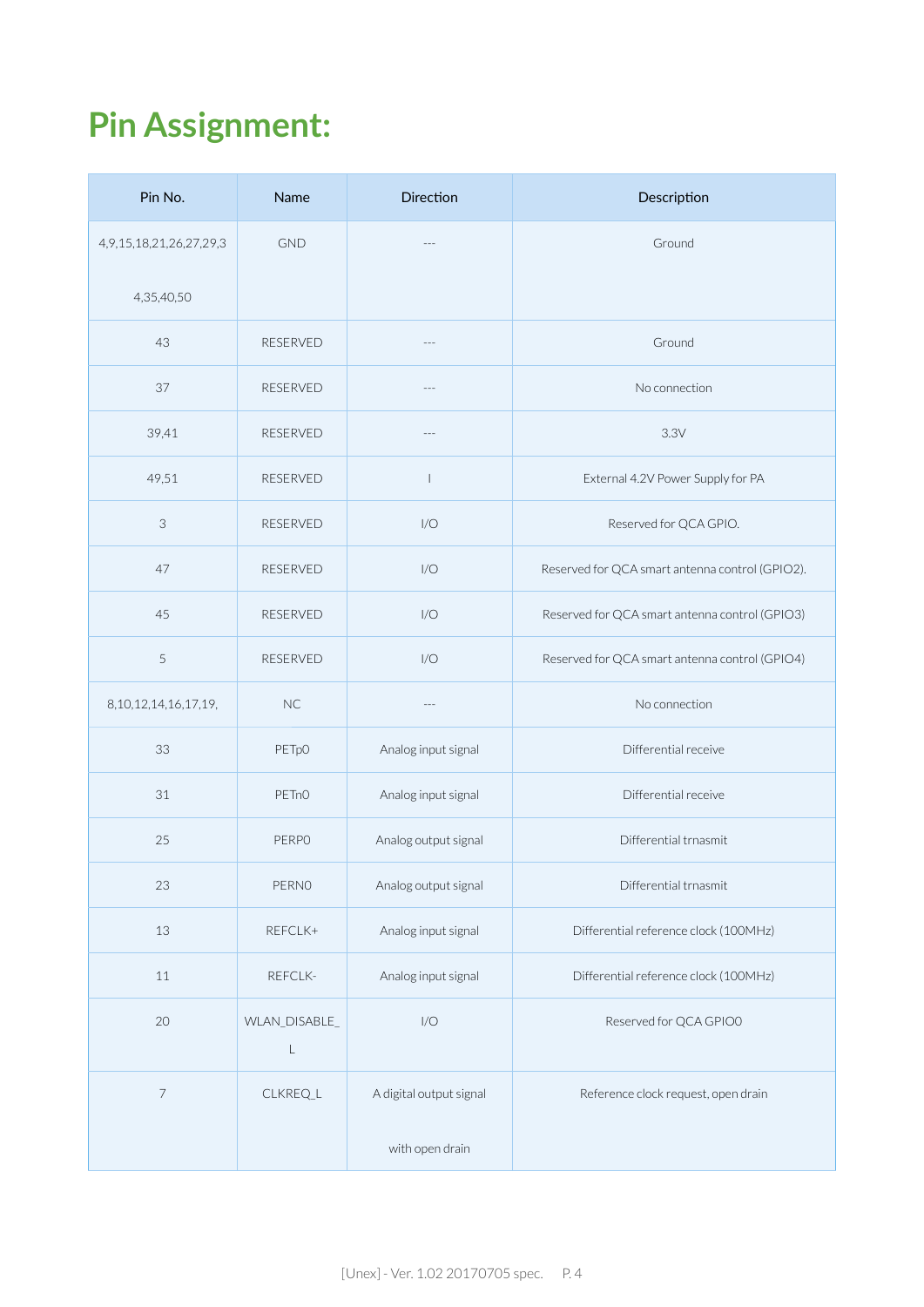| 22           | PERST_L         | Input siganls with      | PCI Express reset with weak pull down                |
|--------------|-----------------|-------------------------|------------------------------------------------------|
|              |                 | weak internal pulldown, |                                                      |
|              |                 | to prevent              |                                                      |
|              |                 | siganls from floating   |                                                      |
| $\mathbf{1}$ | WAKE_L          | A digital output signal | Reserved for 3.3V or WAKE2_L (Request to             |
|              |                 | with open drain         | service a fuction-initiated wake event, open drain). |
| 32           | SMB_DATA        | $\cdots$                | No connection                                        |
| 30           | SMB_CLK         |                         | No connection                                        |
| 46           | LED_WPAN_L      | $\bigcirc$              | No connection                                        |
| 44           | LED_WLAN_L      | $\bigcirc$              | Reserved for QCA GPIO1                               |
| 42           | LED_WWAN_L      | $\cdots$                | No connection.                                       |
| 38           | $USB_D+$        | I/O                     | $USB_D+$                                             |
| 36           | USB_D-          | I/O                     | USB_D-                                               |
| 6,28,48      | $1.5\mathrm{V}$ | $\overline{a}$          | No connection                                        |
| 2,52         | 3.3V            | $---$                   | 3.3V                                                 |
| 24           | 3.3VAUX         |                         | Reserved for 3.3V                                    |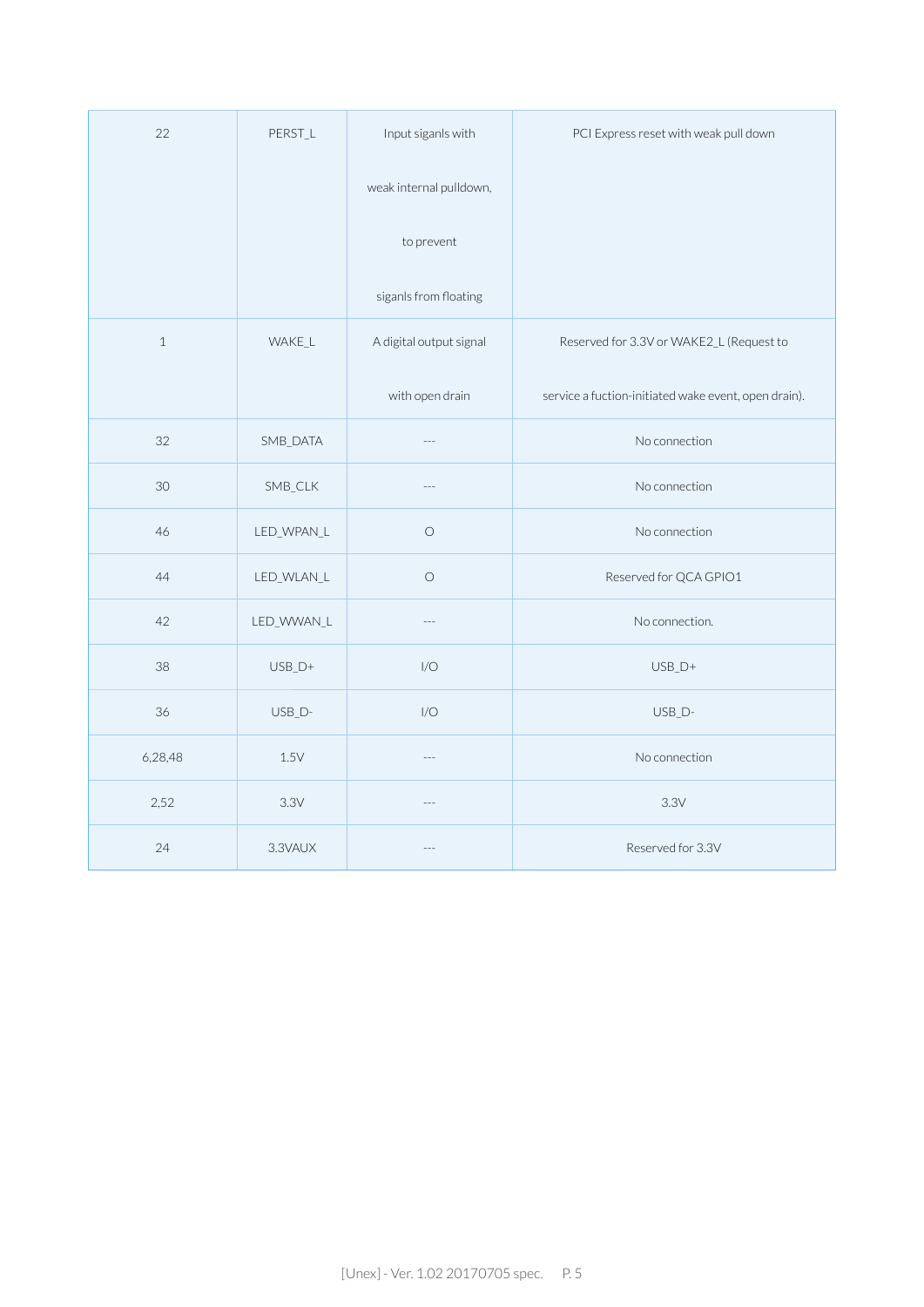# **Specifications:**

| Main Chipset            | <b>QCA9880</b>                                                                                                                                                                    |
|-------------------------|-----------------------------------------------------------------------------------------------------------------------------------------------------------------------------------|
| Tx/Rx                   | 3T3R                                                                                                                                                                              |
| Standard<br>Conformance | 802.11ac, 802.11na, and 802.11a                                                                                                                                                   |
| Frequency<br>Range      | » USA: 5.15 - 5.35GHz, 5.47 - 5.725GHz, 5.725 - 5.85GHz<br>» Europe: 5.15 - 5.35GHz, 5.47 - 5.725GHz<br>» Japan: 5.15 - 5.35 GHz, 5.47 - 5.725 GHz<br>» China: 5.725 - 5.85GHz    |
| Interface               | PCI Express ® mini-card rev. 1.2                                                                                                                                                  |
| Operating<br>Channels   | » USA/Canada: 12 non-overlapping channels<br>» Major Europe Countries: 19 non-overlapping channels<br>» Japan: 19 non-overlapping channels<br>» China: 5 non-overlapping channels |
| Operation<br>Voltage    | $3.3V \pm 5\%$ & 4.2V $\pm$ 5%                                                                                                                                                    |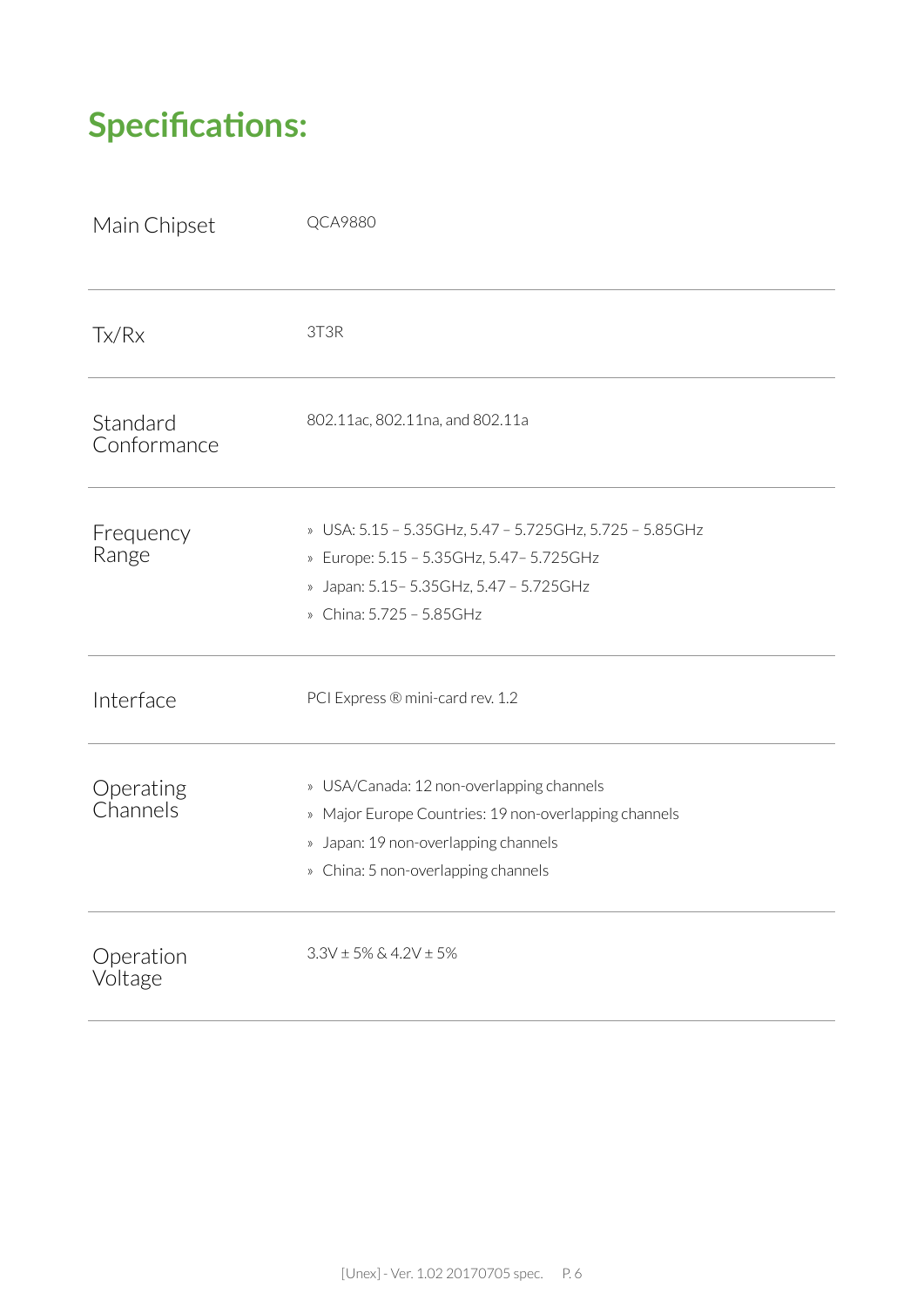| Power<br>Consumption<br>(typical level,<br>with $\pm$ 50mA<br>tolerance) |                                                                                                  | 802.11a | 802.11ac<br>(20MHz) | 802.11ac<br>(40Mhz) | 802.11ac<br>(80MHz) |
|--------------------------------------------------------------------------|--------------------------------------------------------------------------------------------------|---------|---------------------|---------------------|---------------------|
|                                                                          | 100% Tx duty (3.3V)                                                                              | 430 mA  | $430 \text{ mA}$    | 440 mA              | 480 mA              |
|                                                                          | 100% Tx duty (4.2V)                                                                              | 807 mA  | 734 mA              | 648 mA              | 586 mA              |
|                                                                          | <b>D</b> and all the contracted of a the mode and announced and announced in the property of the |         |                     |                     |                     |

Remark: this can be treated as the peak current consumption during operation. 4.2V power only supply for Power Amplifer.

Output Power (only for max. hardware capability regardless of regulation limitation, power tolerance ± 2dB )

### » 802.11a (typical)

| OOL.110 (C) PICU<br>Test Frequency 6-24_Target 36_Target 48_Target 54_Target |    |    |    |    |
|------------------------------------------------------------------------------|----|----|----|----|
| 5180                                                                         | 23 | 23 | 21 | 20 |
| 5320                                                                         | 23 | 23 | 21 | 20 |
| 5825                                                                         | 23 | 23 | 21 | 20 |

» 802.11ac (typical), 5GHz/VHT20 @800GI (400GI):

|     |                  |    |                |    |       |                            | 17             | 16                                                 |
|-----|------------------|----|----------------|----|-------|----------------------------|----------------|----------------------------------------------------|
| 23. |                  | 23 |                |    |       | 19                         | 17             | 16                                                 |
| 23  |                  | 23 |                |    |       | 19                         | 17             | 16                                                 |
|     | MCS <sub>0</sub> | 23 | 23<br>23<br>23 | 22 | 22 22 | 23 22 22 21<br>21<br>22 21 | 20<br>20<br>20 | MCS1 MCS2 MCS3 MCS4 MCS5 MCS6 MCS7 MCS8 MCS9<br>19 |

### » 802.11ac (typical), 5GHz/VHT40 @800GI (400GI):

| Test      | MCS <sub>0</sub> |    |          |    | MCS1 MCS2 MCS3 MCS4 MCS5 MCS6 MCS7 MCS8 MCS9 |    |    |     |    |
|-----------|------------------|----|----------|----|----------------------------------------------|----|----|-----|----|
| Frequency |                  |    |          |    |                                              |    |    |     |    |
| 5190      | 23               |    | 23 23 22 |    | 22 21 20                                     |    | 19 | -17 | 16 |
| 5510      | 23               |    | 23 23    | 22 | 22 21 20                                     |    | 19 | 17  | 16 |
| 5795      | 23.              | 23 | 23       | 22 | 22 21                                        | 20 | 19 | 17  | 16 |

#### » 802.11ac (typical), 5GHz/VHT80 @800GI (400GI):

| Test      |    |    |       |    |    |                  |                                                   |    |    |     |
|-----------|----|----|-------|----|----|------------------|---------------------------------------------------|----|----|-----|
| Frequency |    |    |       |    |    |                  | MCS0 MCS1 MCS2 MCS3 MCS4 MCS5 MCS6 MCS7 MCS8 MCS9 |    |    |     |
| 5210      | 23 |    | 23 23 |    |    |                  | 22 22 21 20                                       | 19 | 17 | 16  |
| 5530      | 23 | 23 | 23    |    |    | $22 \t 22 \t 21$ | 20                                                | 19 | 17 | -16 |
| 5775      | 23 | 23 | 23    | 22 | 22 | 21               | 20                                                | 19 | 17 | 16  |
|           |    |    |       |    |    |                  |                                                   |    |    |     |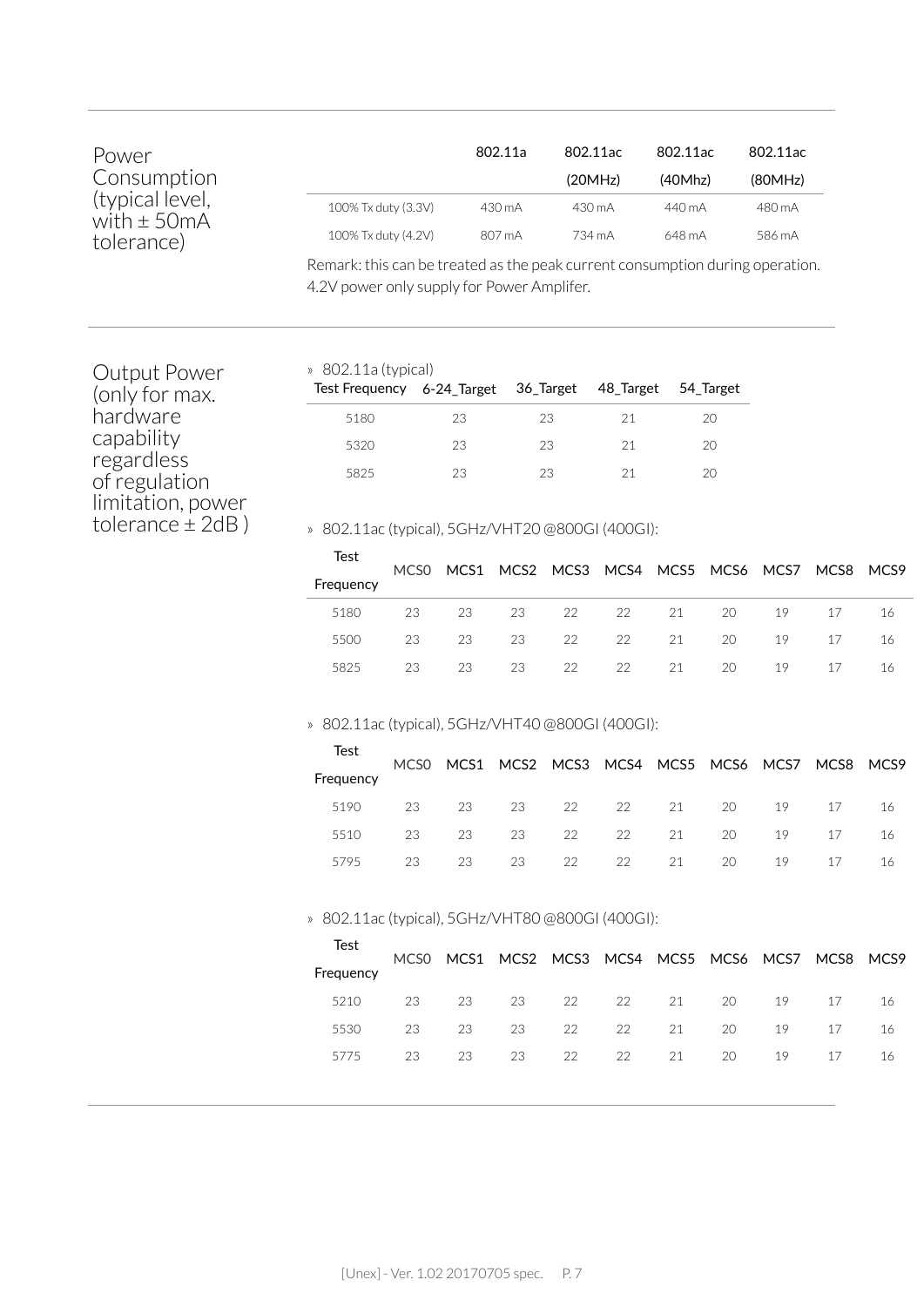### Receiver Sensitivity (3 chains typical sensitivity level with ± 3dB tolerance)

| 11 V L<br>d.<br>JZ.II |  |
|-----------------------|--|
|-----------------------|--|

| Data Rate   | IEEE Spec(1 Rx dBm) | Typical/Maximum (3Rx dBm) |
|-------------|---------------------|---------------------------|
| BPSK(6M)    | -82                 | $-95/90$                  |
| BPSK(9M)    | -81                 | $-95/90$                  |
| QPSK(12M)   | $-79$               | $-94/-90$                 |
| QPSK(18M)   | $-77$               | $-92/ - 88$               |
| 16-QAM(24M) | $-74$               | $-88/ - 84$               |
| 16-0AM(36M) | $-70$               | -86/-82                   |
| 64-QAM(48M) | -66                 | $-81/-77$                 |
| 64-OAM(54M) | -65                 | $-80/-76$                 |

#### » 802.11ac VHT20:

| Data Rate     | IEEE Spec(1 Rx dBm) | Typical/Maximum (3Rx dBm) |
|---------------|---------------------|---------------------------|
| BPSK(MCSO)    | $-82$               | $-95/90$                  |
| QPSK(MCS1)    | $-79$               | $-94/-90$                 |
| QPSK(MCS2)    | $-77$               | $-92/88$                  |
| 16-QAM(MCS3)  | $-74$               | -87/-83                   |
| 16-QAM(MCS4)  | $-70$               | -84/-80                   |
| 64-QAM(MCS5)  | -66                 | -79/-75                   |
| 64-QAM(MCS6)  | -65                 | -78/-74                   |
| 64-QAM(MCS7)  | -64                 | -76/-72                   |
| 256-QAM(MCS8) | -59                 | -72/-68                   |
|               |                     |                           |

» 802.11ac VHT40:

| Data Rate     | IEEE Spec(1 Rx dBm) | Typical/Maximum (3Rx dBm) |
|---------------|---------------------|---------------------------|
| BPSK(MCSO)    | $-79$               | $-92/-88$                 |
| QPSK(MCS1)    | -76                 | $-91/-87$                 |
| QPSK(MCS2)    | -74                 | $-88/-84$                 |
| 16-QAM(MCS3)  | $-71$               | $-85/ - 81$               |
| 16-QAM(MCS4)  | -67                 | -82/-78                   |
| 64-QAM(MCS5)  | -63                 | $-78/-74$                 |
| 64-QAM(MCS6)  | -62                 | $-77/-73$                 |
| 64-QAM(MCS7)  | -61                 | $-75/-71$                 |
| 256-QAM(MCS8) | -56                 | $-71/-67$                 |
| 256-QAM(MCS9) | -54                 | -69/-65                   |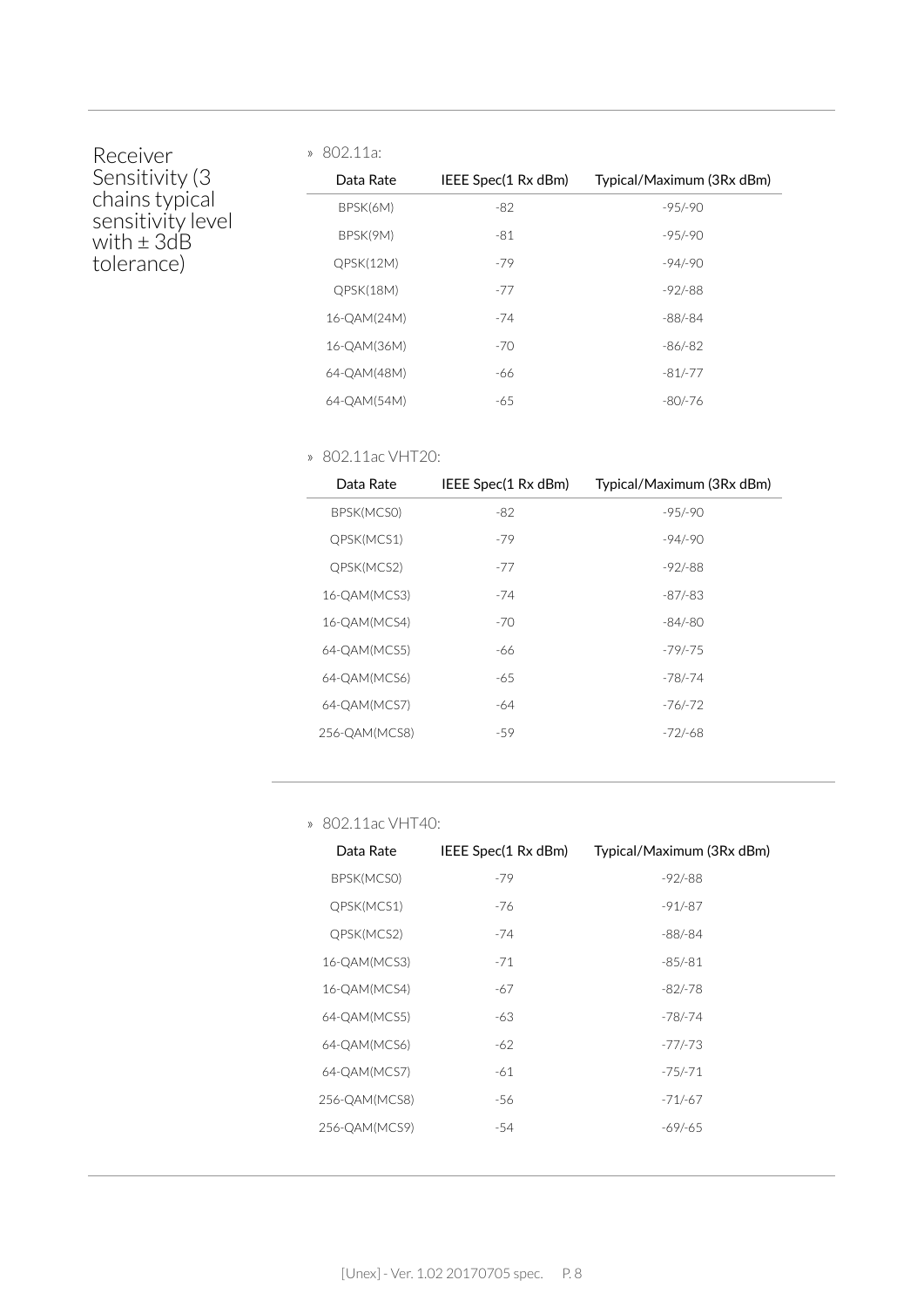|                                                | » 802.11ac VHT80:<br>Data Rate             | IEEE Spec(1 Rx dBm) | Typical/Maximum (3Rx dBm) |
|------------------------------------------------|--------------------------------------------|---------------------|---------------------------|
|                                                | BPSK(MCSO)                                 | $-76$               | $-89/-86$                 |
|                                                | QPSK(MCS1)                                 | $-73$               | $-88/-84$                 |
|                                                | QPSK(MCS2)                                 | $-71$               | $-86/-82$                 |
|                                                | 16-QAM(MCS3)                               | -68                 | $-82/-78$                 |
|                                                | 16-QAM(MCS4)                               | $-64$               | $-79/-75$                 |
|                                                | 64-QAM(MCS5)                               | $-60$               | $-75/-71$                 |
|                                                | 64-QAM(MCS6)                               | $-59$               | $-74/-70$                 |
|                                                | 64-QAM(MCS7)                               | $-58$               | $-72/-68$                 |
|                                                | 256-QAM(MCS8)                              | $-53$               | $-68/-65$                 |
|                                                | 256-QAM(MCS9)                              | $-51$               | $-65/-62$                 |
| Dimension<br>Operation<br>Temperature<br>Range | $-10^{\circ}$ C ~ +50 $^{\circ}$ C ambient |                     |                           |
| Storage<br>Temperature<br>Range                | $-20^{\circ}$ C ~ $+80^{\circ}$ C          |                     |                           |
| Operating<br>Humidity                          | $15\% \sim 95\%$ , non-condensing          |                     |                           |
| Storage<br>Humidity                            | max. 95%, non-condensing                   |                     |                           |